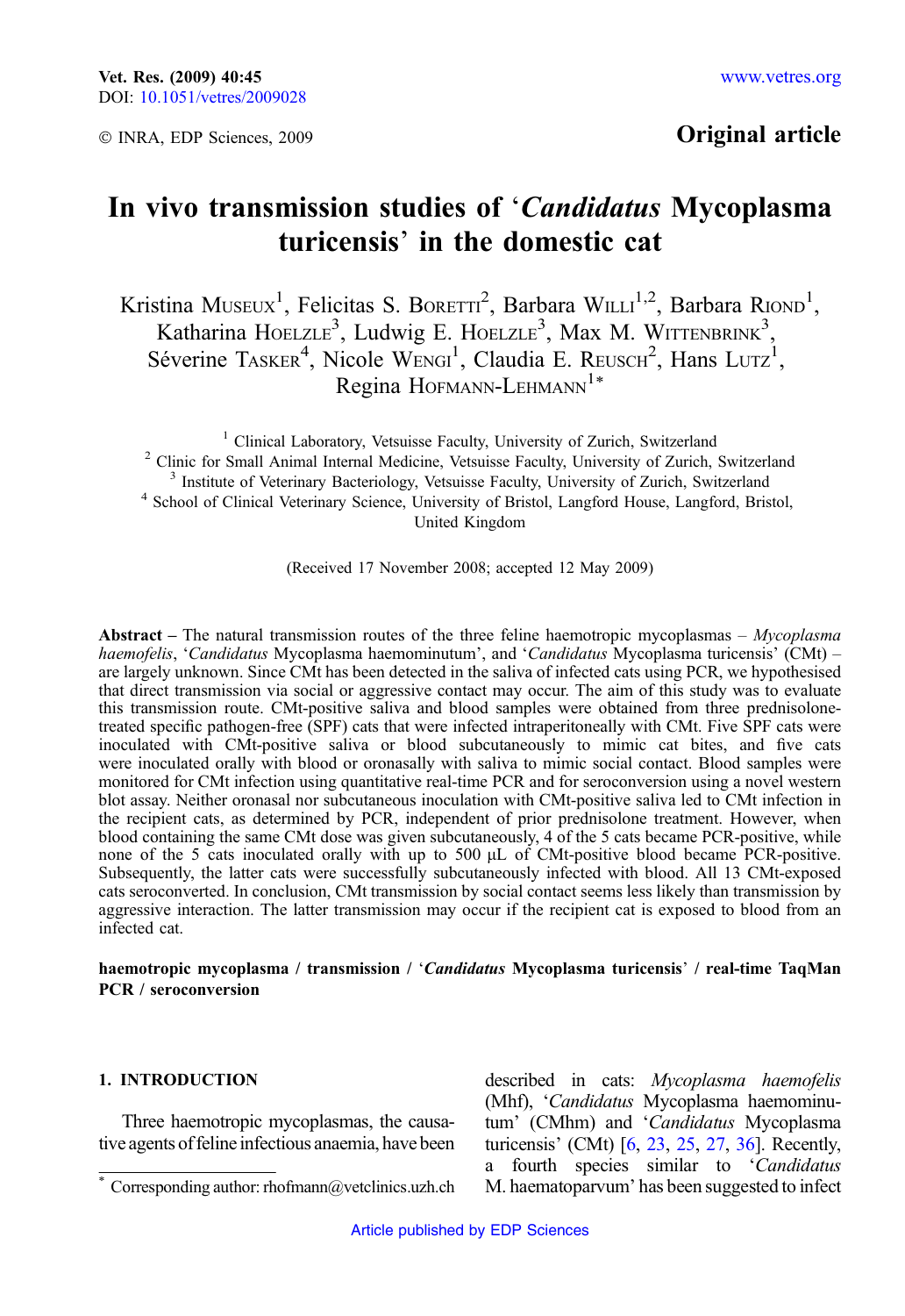cats [\[29\]](#page-13-0). The pathogenic potential of the feline haemotropic mycoplasma isolates studied to date varies, and immunosuppression or pre-existing retroviral infections may potentiate the severity of the anaemia [[9](#page-12-0), [36\]](#page-13-0).

The diagnosis of feline haemotropic mycoplasmas (a.k.a. haemoplasmas) has been limited because microscopic detection of the agents in blood smears is unreliable [\[32,](#page-13-0) [37](#page-13-0)]. Recently, sensitive PCR assays have been introduced and are now considered to be the gold standard for the detection and differentiation of all feline haemoplasma species [\[33,](#page-13-0) [36,](#page-13-0) [37\]](#page-13-0). Using PCR, the worldwide distribution of feline haemotropic mycoplasma infections has been documented [[7,](#page-12-0) [20,](#page-12-0) [29,](#page-13-0) [32,](#page-13-0) [34,](#page-13-0) [41\]](#page-13-0). To date, no commercial routine serologic assay is available, and serodiagnostics have depended on crude Mhf antigens [[1,](#page-11-0) [5](#page-11-0)]. Recently, an immunodominant protein of Mycoplasma suis, a porcine haemoplasma species, was identified as HspA1, a surface-localised dnaK analogue [\[15–17](#page-12-0)].

The natural mode of feline haemoplasma transmission remains controversial. Experimental transmission by the intraperitoneal, intravenous, and oral inoculation of infected blood has been successful [\[4](#page-11-0)]. However, these early studies were performed prior to the introduction of specific molecular assays, so it is not known which feline haemoplasma species were studied. More recently, blood transfusions have been reported to be a source of Mhf and CMhm infections [\[8](#page-12-0), [37](#page-13-0)]. Furthermore, blood-sucking arthropods may be involved in the transmission of feline haemoplasmas. While almost 2 000 unfed Ixodes spp. ticks collected from vegetation in Switzerland tested PCR-negative for feline haemoplasmas, and positive results for CMhm and CMt were only obtained from some Ixodes spp. and Rhipicephalus spp. ticks collected directly from animals [\[39\]](#page-13-0), CMhm DNA has been detected in unfed *Ixodes ovatus* ticks in Japan [\[31\]](#page-13-0). This suggests a transstadial transmission of CMhm at least in the latter tick species. Moreover, Mhf and CMhm DNA was detected in cat fleas (Ctenocephalides felis) collected from experimentally and naturally infected cats and in flea faeces [\[18](#page-12-0), [28](#page-13-0), [39](#page-13-0), [42](#page-13-0), [43\]](#page-13-0), but the transmission of Mhf and CMhm via C. felis has not been proven [[42](#page-13-0), [43](#page-13-0)]. Recently, an investigation of shedding patterns by real-time PCR led to the detection of CMt DNA in saliva and faeces up to nine weeks after experimental CMt infection [\[39](#page-13-0)]. In the same study, however, Mhf and CMhm DNA were not detected in the saliva and faeces of some naturally infected cats, despite high blood haemotropic mycoplasma loads [\[39\]](#page-13-0) and most recently CMhm but not Mhf was detected in the saliva and salivary glands of experimentally infected cats [[2\]](#page-11-0). We thus hypothesised that feline haemoplasmas, and particularly CMt or CMhm, could be transmitted by direct contact (social or aggressive) via saliva [\[39,](#page-13-0) [40](#page-13-0)]. Our hypothesis is supported by the general increase of feline haemoplasma infections, and particularly Mhf, CMhm and CMt infections, in male cats [[21](#page-12-0), [32,](#page-13-0) [37,](#page-13-0) [38](#page-13-0)]. Moreover, an early study reported that a history of cat bite-associated abscesses increased the relative risk of infection with haemotropic mycoplasmas [\[11](#page-12-0)]; however, the particular haemoplasma species could not be molecularly differentiated at the time of that study.

The aim of the present study was to address this hypothesis and to investigate the possibility of direct transmission of CMt between cats. To mimic aggressive contact and cat bites, saliva or blood samples from CMt-infected cats were inoculated subcutaneously into recipient cats, while social contact between cats was simulated by oronasal and oral inoculation. All cats were monitored following CMt exposure, and blood samples were assessed for CMt infection using sensitive real-time PCR and a novel western blot assay.

#### 2. MATERIALS AND METHODS

#### 2.1. Cats

Thirteen specific pathogen-free (SPF) cats (Liberty Research, Waverly, NY, USA) were included in this study. They were kept in a confined university facility under hygienically ideal conditions. All experiments were officially approved by the veterinary office of the canton of Zurich (101/2007). The cats were kept in groups in large rooms furnished with running boards, climbing trees, ladders, hammocks, elevated sleeping places, and shielding retreat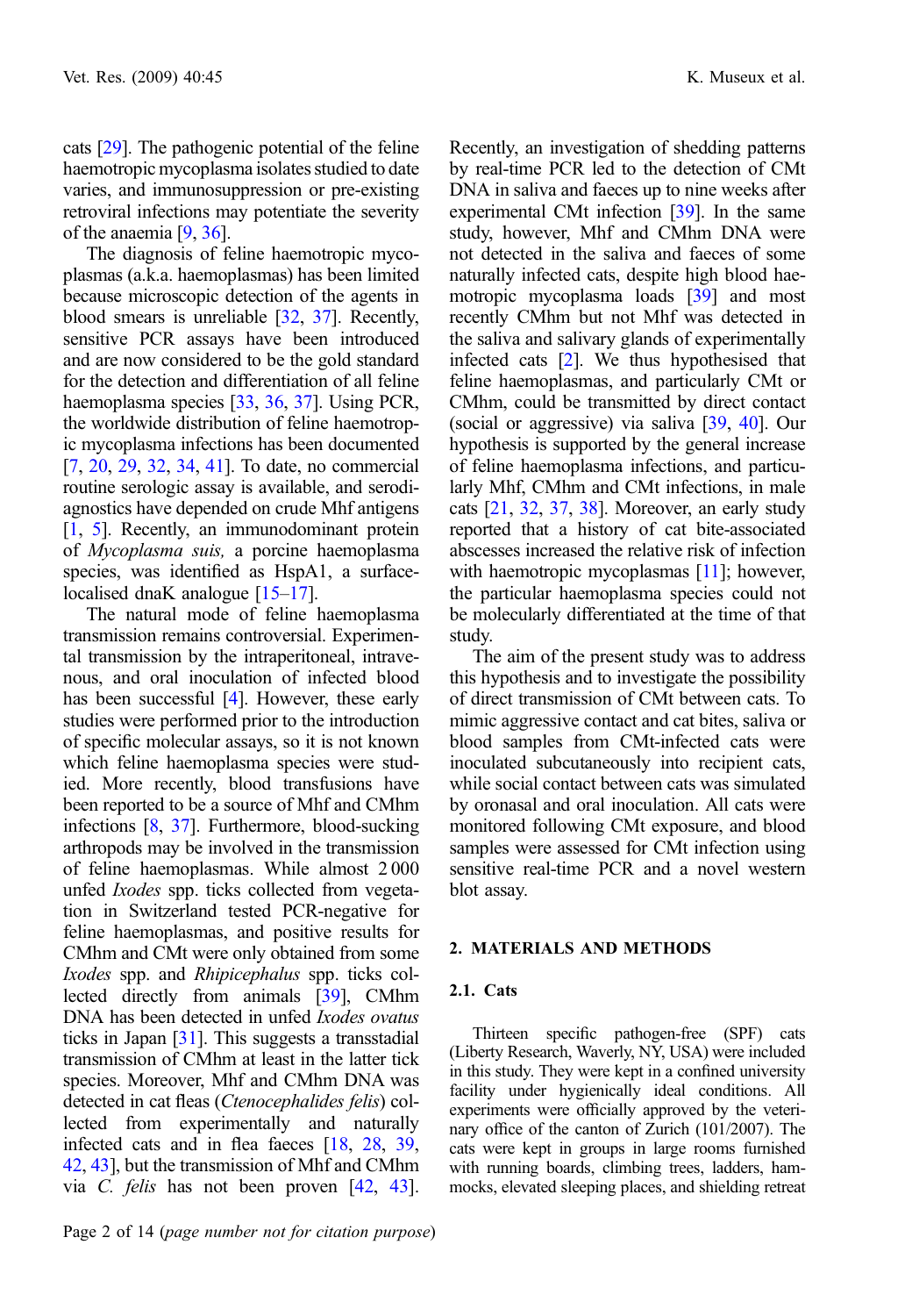areas, under optimal ethological conditions. Prior to the start of the experiment, each cat was clinically examined, and blood and serum samples and conjunctival, oropharyngeal, and rectal swabs were collected to verify their SPF status. The cats were found to be negative when the samples were tested by real-time TaqMan PCR or RT-PCR, as described [[12](#page-12-0)–[14](#page-12-0), [19](#page-12-0), [22](#page-12-0), [24,](#page-12-0) [30,](#page-13-0) [35](#page-13-0)–[37\]](#page-13-0), as follows. The blood samples were tested for CMt; Mhf; CMhm; feline parvovirus, calicivirus, and coronavirus; Bartonella henselae; and feline leukaemia and immunodeficiency virus provirus. The conjunctival swabs were tested for feline calicivirus, feline herpesvirus-1, and for Chlamydophila felis. The oropharyngeal swabs were tested for feline calicivirus and feline herpesvirus-1, and the rectal swabs were tested for feline coronavirus and feline parvovirus. In addition, the serum samples tested negative for antibodies to feline coronavirus [\[26](#page-13-0)]. Cats were blood-typed using a commercial gel column technique (ID-Gel Test Feline A+B Typing; DiaMed AG, Cressier sur Morat, Switzerland): 11 cats were of blood type A and two cats were of blood type B. The two latter cats were siblings. Three castrated adult male cats (2 and 3 years of age) were infected intraperitoneally with CMt to obtain infectious saliva and blood samples (amplificatory cats; Cats X, Y, and Z). Ten juvenile cats (two months of age) housed in two groups of 5 cats each (groups A and B) were used as recipient cats for the transmission studies. Following the conclusion of this study, the three amplificatory cats were adopted; the ten recipient cats continued to remain as study cats.

# 2.2. Clinical examination and sample and inocula collection

The clinical examinations were performed by three veterinarians. The complete haemograms of the amplificatory cats were performed prior to prednisolone treatment and prior to CMt infection, daily during saliva collection, and sporadically until 24 weeks p.i. for Cats X and Y and until 17 weeks p.i. for Cat Z. Saliva swabs (Primella, Migros Genossenschafts-Bund, Zurich, Switzerland) were collected every day once the blood of the cats was blood PCR-positive. To collect large volumes of saliva  $(> 1 \text{ mL})$  for the transmission study, saliva production was stimulated in Cats X and Y by the subcutaneous injection of neostigmine (Valeant Pharmaceuticals, Birsfelden, Switzerland; up to 0.05 mg/kg) 10 min prior to ketamine/midazolam narcosis (ketamine 20 mg/kg and midazolam 0.1 mg/kg, intramuscularly; Vétoquinol, Ittigen, Switzerland/Roche, Reinach, Switzerland). The saliva samples were divided into aliquots for inoculation and PCR. The samples for inoculation were kept at room temperature and administered within 20 min of collection; the samples for PCR were stored at  $-20$  °C until use. EDTA-anticoagulated blood samples and serum were collected for PCR analysis, haematology, and western blot from the ten recipient cats prior to, and regularly after, the CMt inoculation. Body temperature and body weight were recorded at each sampling date.

# 2.3. Haematology

Haemograms were performed using a Cell-Dyn 3500 (Abbott, Baar, Switzerland). Packed cell volume (PCV) values between 33% and 45% (5% and 95% quantiles, reference range of the Clinical Laboratory, defined by identical methods from 58 healthy cats) were considered to be within the normal range; anaemia was defined as a PCV value below 33%. Modified Wright-stained blood smears (AMES Hema Tek slide stainer, Bayer, Zurich, Switzerland) and Diff-Quick-stained (Medion Diagnostics, Dudingen, Switzerland) smears were evaluated by light microscopy for CMt.

#### 2.4. Intraperitoneal infection

The three amplificatory cats were infected by the intraperitoneal administration of CMt, as previously described [\[4\]](#page-11-0). Cats X, Y, and Z received  $9 \times 10^5$  copies of CMt in 0.9–1 mL of infectious, heparinised blood that had been preserved in 20% DMSO (Sigma-Aldrich, Buchs, Switzerland) and stored at  $-80$  °C. The CMt used was derived from the CMt isolate previously described in "Cat 1" (passage 1) [[36](#page-13-0)]. It had been passaged through an additional SPF cat before it was administered to Cats X and Y. Thus, it had been passaged twice prior to inoculation into Cats X and Y. For Cat Z, the original isolate had been passaged three times prior to inoculation. All three cats were administered two doses of methylprednisolone acetate intramuscularly (10 mg/kg, Depo-Medrol, Pfizer AG, Zurich, Switzerland) in an attempt to immunocompromise the cats; Cats X and Y were injected 16 and 9 days prior to CMt inoculation, Cat Z was injected 8 and 1 days prior to CMt inoculation. Additionally, beginning at 14 days p.i., Cat Z received prednisolone orally (4 mg/kg/d, Streuli Pharma AG, Uznach, Switzerland) for 20 days.

During the peak bacteraemia of Cats X, Y, and Z, 40 mL of blood and 2 mL of bone marrow were collected. Bone marrow aspiration was performed on the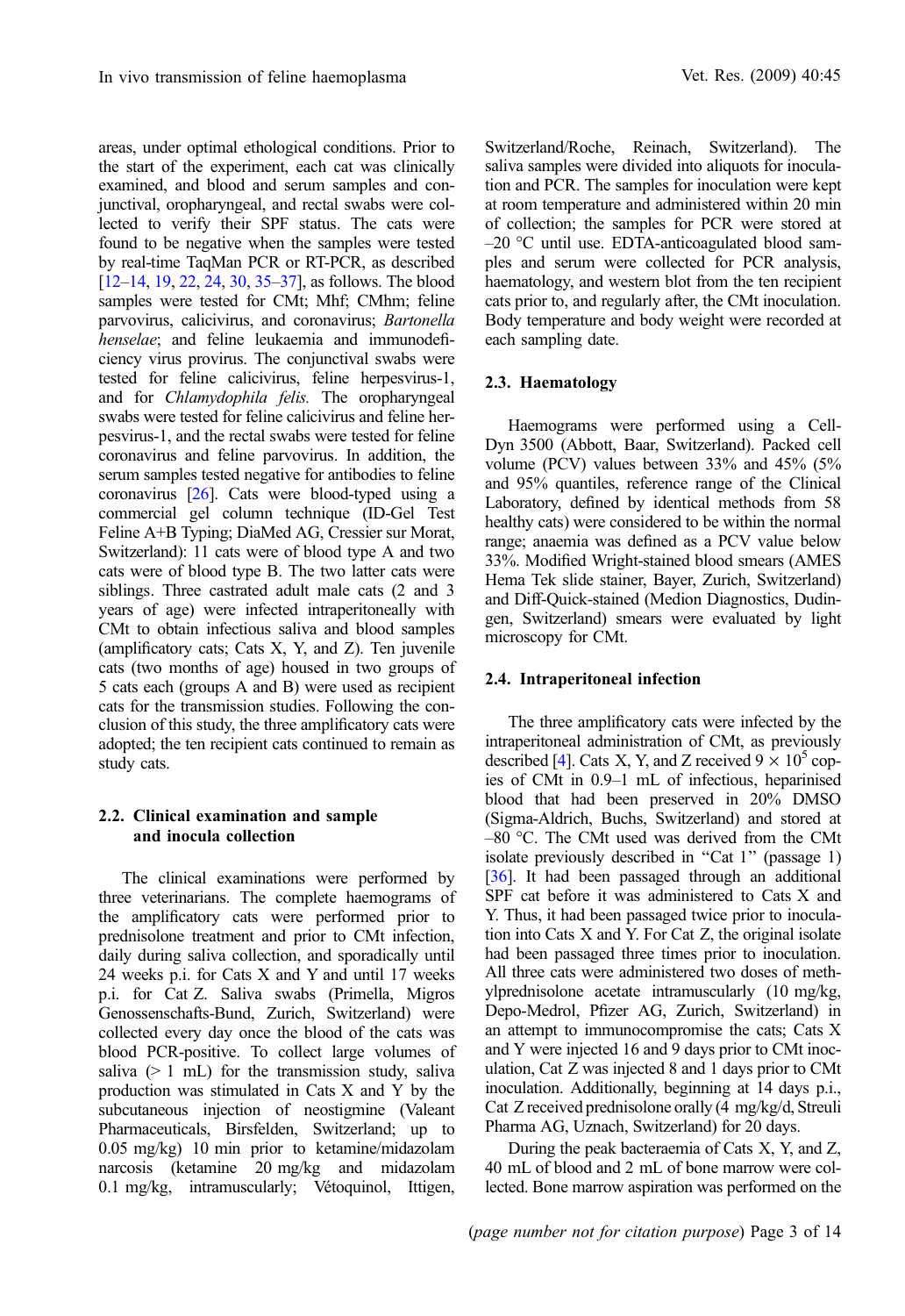<span id="page-3-0"></span>proximal humerus using Rosenthal type bone marrow aspiration needles (Monoject, 16 gauge  $\times$  2", Kendall, Mansfield, MA, USA) under short duration general anaesthesia and analgesia. The cats were administered acepromazine (Arovet AG, Zollikon, Switzerland, 0.01 mg/kg) and buprenorphine (Essex Chemie, Switzerland, 0.01 mg/kg) intramuscularly, followed by an intravenous injection of propofol (Fresenius, Bad Homburg, Germany; induction 5 mg/kg; maintenance 1 mg/kg every 2 min). Subsequently, the three amplificatory cats were administered antibiotic treatment with marbofloxacin (Vétoquinol) and/or doxycycline (Grünenthal GmbH, Mitlödi, Switzerland), as indicated in Figure 1.

#### 2.5. Oronasal and subcutaneous exposure to CMt DNA-containing saliva

As a model for the direct transmission of CMt via saliva, to simulate aggressive and social contact, the saliva from the CMt-positive amplificatory cats was inoculated oronasally or subcutaneously into the recipient cats within 20 min of collection. Five recipient cats (group A) were exposed oronasally to the saliva [\(Tab. I,](#page-4-0) A I): one drop of saliva was administered to each nostril of the cats using a syringe, and the remaining saliva was administered orally. Each cat received a cumulative dose of 2.1 mL saliva containing  $8 \times 10^2$  copies of CMt over a period of 19 days; inoculations took place on 17 of the 19 days. The samples were administered based on the available volume of saliva collected from the amplificatory cats; the volume of the PCR-positive transmitted samples ranged from  $9-200 \mu L$  per recipient cat and day. An aliquot of  $100 \mu L$  saliva containing  $1 \times 10^2$  copies of CMt was inoculated subcutaneously into each of the five recipient cats in group B [\(Tab. I,](#page-4-0) B I). When inoculations A I and B I were unsuccessful, the cats were administered prednisolone in an attempt to immunocompromise the cats prior to and during the next CMt inoculation, as indicated in [Table I](#page-4-0) (A II and B II). The development of saliva-associated abscesses necessitated the termination of prednisolone administration in group B, and cat 7 required treatment with amoxicillin-clavulanate (Synulox, 25 mg/kg, every 12 h for 9 days, Pfizer AG).

# 2.6. Oral and subcutaneous exposure to CMt-containing blood

Since the saliva inoculations, with or without prednisolone administration, did not lead to CMt



Figure 1. Intraperitoneal CMt infection of the three amplificatory SPF cats, Cats  $X(A)$ ,  $Y(B)$ , and  $Z(C)$ . Kinetics of CMt blood load (left y-axis, black squares), PCV value (right y-axis, open squares), shedding in saliva (triangles beneath the x-axis), and serology results as determined by western blot (WB; circles beneath the x-axis) throughout the course of CMt infection. The blood loads are presented as the log copy number of DNA template per mL of blood. PCV is presented as a percentage. The saliva samples were analysed by real-time PCR: PCR-positive swabs are indicated by black triangles, negative swabs are indicated by open triangles. Western blot-positive and -negative serum samples are indicated by black and open circles, respectively. From day 41 to day 50 p.i., Cats X and Y were administered marbofloxacin at 2 mg/kg every 24 h (white boxes marked ''M''). Treatment was then switched to doxycycline at 10 mg/kg/d for 14 days (gray boxes marked ''D''). Cat Z was administered only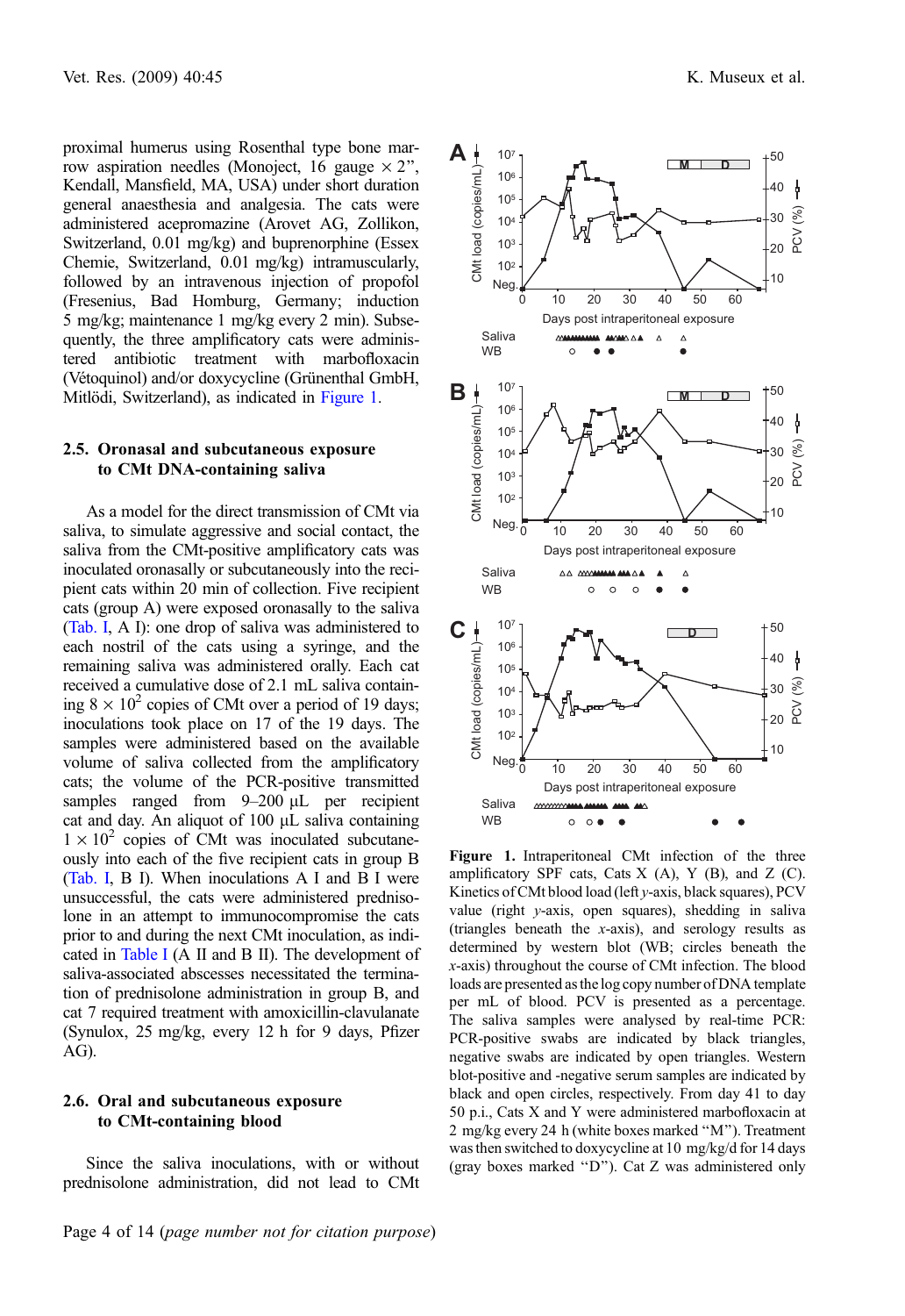<span id="page-4-0"></span>Table I. Experimental setup of the CMt transmission studies: groups and numbers of cats, CMt exposure, immunosuppression protocol, inoculum (CMt-positive saliva or blood), inoculation route, and monitoring period.

| Group<br>of cats | CMt exposure                                        | Administration<br>of prednisolone                                | Number<br>of cats         | Inoculum<br>(total copies of CMt)                    | Inoculation<br>route | Monitoring<br>period<br>(weeks) |
|------------------|-----------------------------------------------------|------------------------------------------------------------------|---------------------------|------------------------------------------------------|----------------------|---------------------------------|
| Group A          | I. Transmission<br>by saliva                        |                                                                  | 5                         | 2.1 mL saliva<br>$(8 \times 10^2$ copies)            | Oronasal             | 4                               |
|                  | II. Transmission<br>by saliva,<br>immunosuppression | 5 mg/kg/d<br>for 8 days;<br>$2.5 \text{ mg/kg/d}$<br>for 29 days | $5^{\mathrm{a}}$          | 6.1 mL saliva<br>$(7 \times 10^3$ copies)            | Oronasal             | 6                               |
|                  | <b>III.</b> Transmission<br>by blood                |                                                                  | $5^{\rm a}$               | 63 µL blood<br>$(8 \times 10^3$ copies)              | Oral                 | 10                              |
|                  | <b>IV.</b> Transmission<br>by blood                 |                                                                  | $5^{\rm a}$               | 500 µL blood<br>$(4 \times 10^5$ copies)             | Oral                 | 9                               |
|                  | V. Transmission<br>by blood                         |                                                                  | 5 <sup>a</sup>            | 50 µL blood<br>$(6 \times 10^3$ copies)              | Subcutaneous         | 23                              |
| Group B          | <b>I.</b> Transmission<br>by saliva                 |                                                                  | 5                         | 100 µL saliva<br>$(1 \times 10^2$ copies)            | Subcutaneous         | 6                               |
|                  | II. Transmission<br>by saliva,<br>immunosuppression | 5 mg/kg/d<br>for 8 days;<br>$2.5 \text{ mg/kg/d}$<br>for 14 days | 5 <sup>b</sup>            | $2 \times 200$ µL saliva<br>$(1 \times 10^3$ copies) | Subcutaneous         | 4                               |
|                  | <b>III.</b> Transmission<br>by blood                |                                                                  | 5 <sup>b</sup>            | 10 µL blood<br>$(1 \times 10^3$ copies)              | Subcutaneous         | 30                              |
|                  | IV. Transmission<br>by blood                        |                                                                  | 1 <sup>b</sup><br>(Cat 7) | 10 µL blood<br>$(1 \times 10^3$ copies)              | Subcutaneous         | 9                               |

 $a<sup>a</sup>$  Same cats used in experiment A I (Cats 1, 2, 3, 4, 5).

 $<sup>b</sup>$  Same cats used in experiment B I (Cats 6, 7, 8, 9, 10).</sup>

infection in the recipient cats, as determined by real-time PCR, by week 4–6 after the last saliva administration, the cats in both groups A and B were inoculated with CMt-positive blood (Tab. I, A III and B III). Each cat in group A was administered 63  $\mu$ L of blood containing  $8 \times 10^3$  copies of CMt (Tab. I, A III). The cats were offered the blood in a syringe, and they voluntarily licked and ingested the blood; no rejection of the blood was observed. When the cats remained PCR-negative at week 10, they were inoculated with a larger blood volume containing  $4 \times 10^5$ CMt copies (Tab. I, A IV). When the cats again remained PCR-negative at week 9 following the larger dose, they were challenged subcutaneously with  $6 \times 10^3$  CMt copies in 50 µL of CMt-positive blood (Tab. I, A V) in order to confirm that the cats could be infected with CMt. Group B cats received  $1 \times 10^3$  CMt copies in 10 µL of blood subcutaneously (Tab. I, B III). In cat 7, which remained PCR-negative, the inoculation was repeated 14 weeks after the first subcutaneous inoculation (Tab. I, B IV).

#### 2.7. TNA extraction

Total nucleic acids (TNA) were extracted from 100 uL of EDTA-anticoagulated blood and bone marrow using the MagNa Pure LC Total Nucleic Acid Isolation Kit I (Roche Diagnostics). The samples were stored at  $-20$  °C prior to extraction. The TNA was eluted in  $100 \mu L$  of elution buffer. Negative extraction controls consisting of 200 µL of phosphate buffered saline were prepared with each batch. The saliva samples and swabs in PBS were incubated at 40  $\degree$ C for 10 min before TNA extraction, as previously described  $[10]$ .

#### 2.8. Quantitative real-time PCR

All TNA samples were analysed and quantified by real-time TaqMan PCR for the presence of CMt DNA, as previously described [[36\]](#page-13-0). Water was used as a negative PCR control.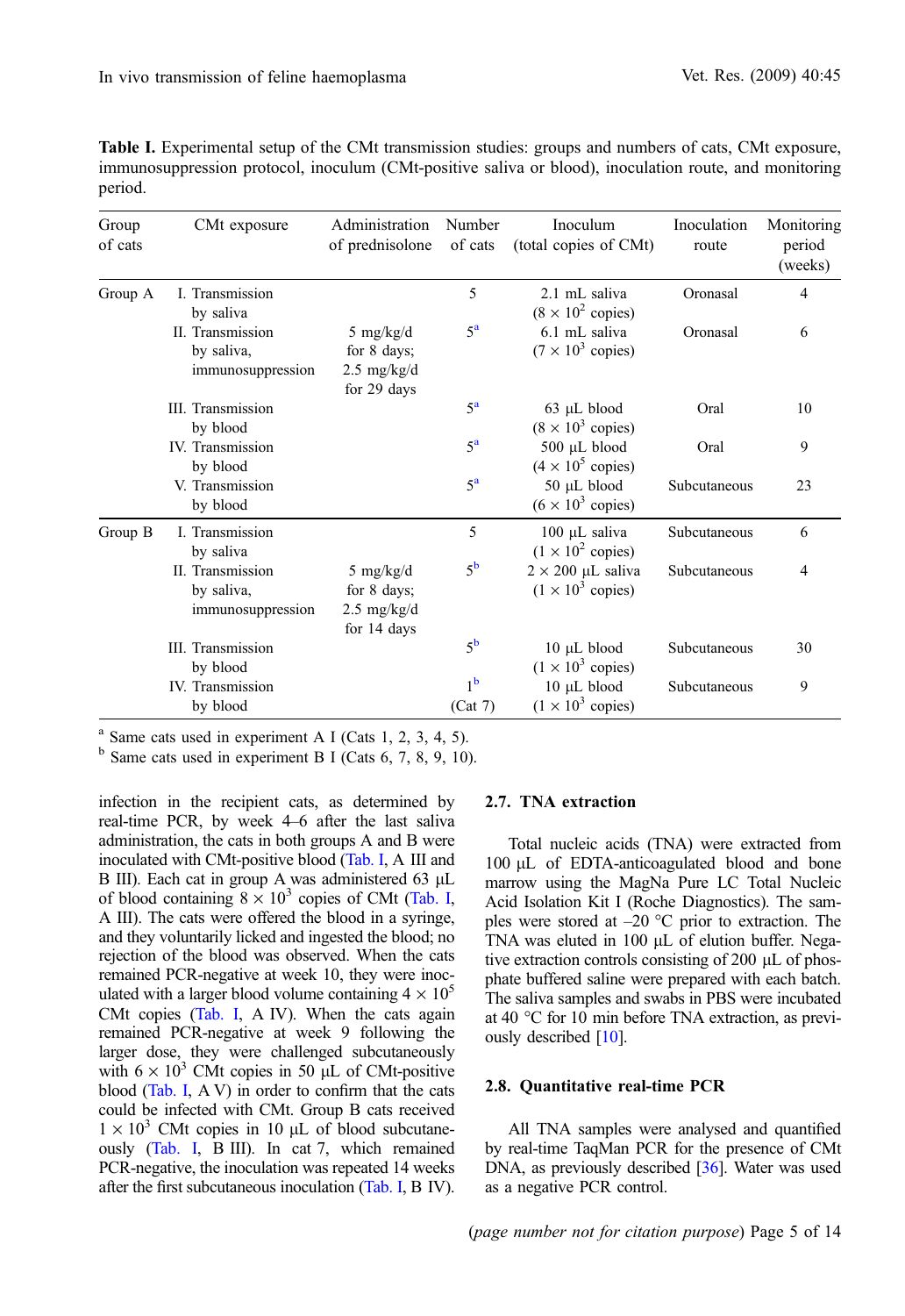#### 2.9. Serology

The recombinant HspA1 protein of Mhf (FJ463263) was used as an antigen. The 899 bp fragment was ligated into the pQE-30 Xa Vector (Qiagen, Hombrechtikon, Switzerland), which was then transformed into Top10 *Escherichia coli* cells (Invitrogen, Basel, Switzerland). Protein production, SDS-PAGE, and immunoblotting were performed as described previously [\[15\]](#page-12-0), with the following modifications: protein expression was induced using 1 mM IPTG, and *E. coli* cultures were grown in LB medium containing 100 µg/mL of ampicillin. The 6xHis-tagged protein was purified by nickel affinity chromatography (Qiagen) or chelating sepharose (GE Health care biosciences, Uppsala, Sweden). A total of 10 µg of antigen was used per stripe, and the feline samples were incubated at a dilution of 1:100. Immunoreactive proteins were visualised using horseradish peroxidase-conjugated goat anti-cat IgG (Sigma-Aldrich) and 4-chloro-1-naphthol as substrate.

The western blot was evaluated with samples from three SPF cats infected with Mhf (6 weeks p.i.), CMhm (21 weeks p.i.), or CMt (8 weeks p.i.), in addition to samples from five haemoplasma-free SPF cats. To study seroconversion following CMt infection, the three amplificatory and ten recipient cats were tested prior to and at various time-points following CMt exposure.

#### 2.10. Statistics

Statistical analyses were performed using the Excel add-in Analyse-it (Analyse-it Software, Leeds, UK) and Graph-Pad Prism (GraphPad Software, San Diego, CA, USA). For the correlation analyses, the Spearman rank correlation test was used  $(p_S)$ . Continuous variables were analysed for significant differences among the three groups using the Kruskal-Wallis test ( $p_{\text{KW}}$ ) and Dunn multiple comparisons post-test. The comparisons between two groups were made using the Mann-Whitney U-Test  $(p_{\text{MWU}})$ . A p-value less than 0.05 was considered significant.

# 3. RESULTS

#### 3.1. Characteristics of cats infected intraperitoneally with CMt

CMt DNA was detected in blood samples, salivary swabs, and bone marrow collected from all three amplificatory cats [\(Fig. 1\)](#page-3-0). All of the TNA extraction controls and negative PCR controls were PCR-negative. Cats X and Z became blood PCR-positive at the first sampling date, days 6 and 4 p.i., respectively; Cat Y became blood PCR-positive on day 11 p.i. ([Fig. 1\)](#page-3-0). The peak CMt blood load reached  $10<sup>6</sup>$  copies/mL, while the bone marrow load reached 104 copies/mL. The cats remained blood PCR-positive until treatment (see below). Cats X, Y, and Z became anaemic, with a minimum PCV of 23%, 29%, and 21% at days 18, 19, and 11 p.i., respectively ([Figs. 1A](#page-3-0), [1B](#page-3-0), and [1C\)](#page-3-0). When the combined data from the three cats were analysed, the haemoplasma load was inversely correlated with the PCV value  $(r = -0.35; p_S = 0.0057)$ , erythrocyte count  $(r = -0.45; p_S = 0.0003)$ , and haemoglobin value ( $r = -0.35$ ;  $p_s = 0.0060$ ). A mild loss of appetite and apathy were observed in all three cats 2–3 weeks after infection.

#### 3.2. CMt DNA shedding via saliva

Positive PCR results were obtained from the salivary swabs collected from all three amplificatory cats during the peak bacteraemia ([Fig. 1](#page-3-0)). The CMt load in PCR-positive saliva samples ranged from  $1 \times 10^2$  to  $6 \times 10^3$  copies/mL of saliva (median:  $7 \times 10^2$  copies/mL).

# 3.3. Transmission experiment: oronasal and subcutaneous exposure to CMt DNA-containing saliva

No evidence of CMt infection was detected in any of the recipient cats after attempted transmission of CMt via saliva, as determined by real-time PCR. The results were independent of prior prednisolone administration in the ten cats ([Tab. II,](#page-6-0) A I and A II and B I and B II).

#### 3.4. Transmission experiment: oral and subcutaneous exposure to CMt-containing blood

Neither low dose  $(8 \times 10^3 \text{ CMt copies})$  nor high dose  $(4 \times 10^5 \text{ CMt}$  copies) oral exposure to CMt-positive blood led to infection of the five recipient cats in group A ([Tabs. I](#page-4-0) and [II](#page-6-0), A III and A IV). These cats were subsequently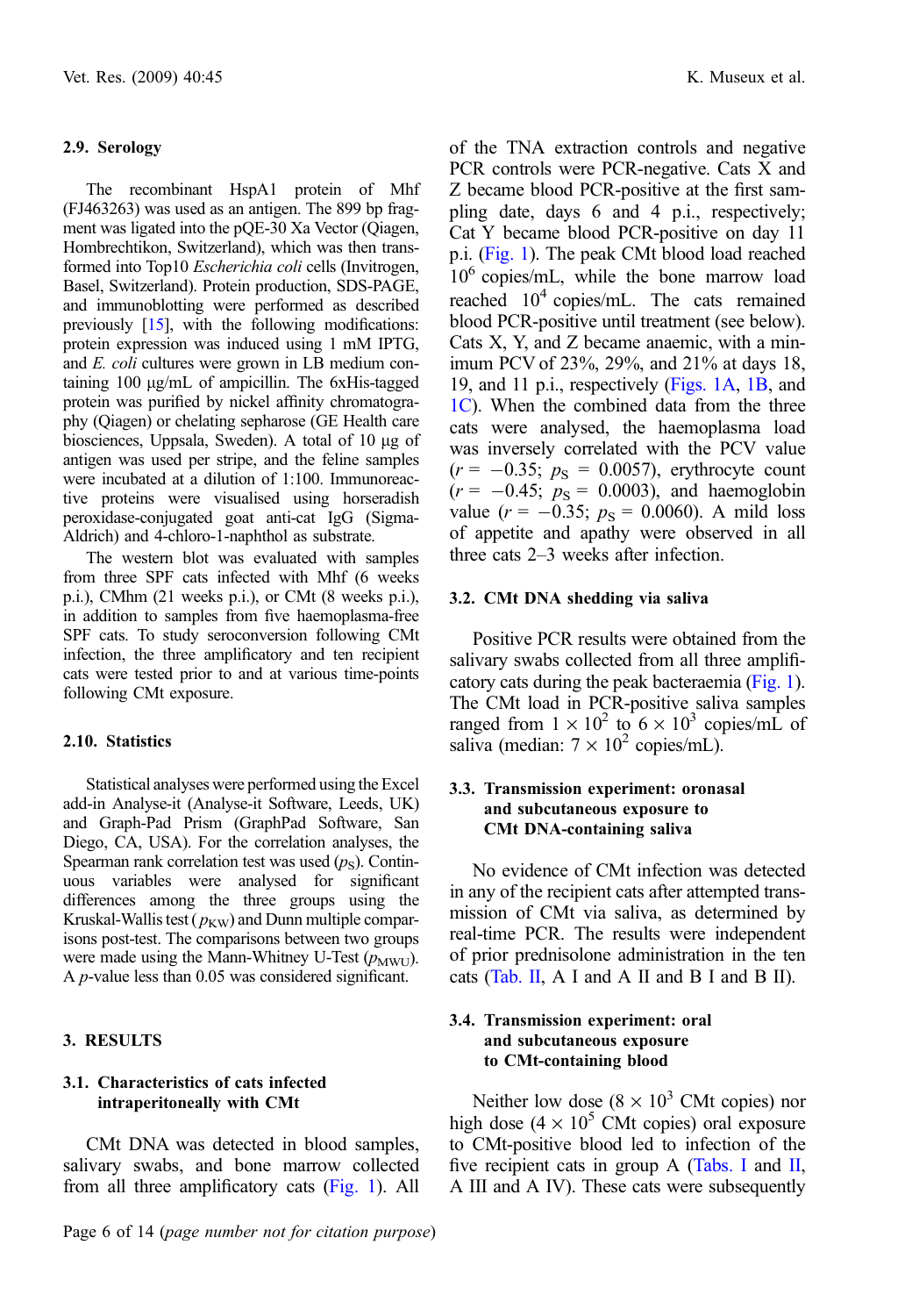| Group/CMt exposure | Cat 1      |          | Cat 2      |          | Cat 3  |          | Cat 4      |          | Cat 5      |          |
|--------------------|------------|----------|------------|----------|--------|----------|------------|----------|------------|----------|
|                    | <b>PCR</b> | Serology | <b>PCR</b> | Serology | PCR    | Serology | <b>PCR</b> | Serology | <b>PCR</b> | Serology |
| AI.                |            |          |            |          |        |          |            |          |            |          |
| A II.              |            |          |            | $^{+}$   |        |          |            |          |            |          |
| A III.             |            |          |            | $^{+}$   |        |          |            |          |            |          |
| A IV.              |            |          |            | $^{+}$   |        |          |            |          | -          |          |
| AV.                | $+$        | $^{+}$   | $^{+}$     | $^{+}$   | $^{+}$ | $^{+}$   | $+$        | $^{+}$   | $^{+}$     | $\pm$    |
|                    |            | Cat 6    |            | Cat 7    |        | Cat 8    |            | Cat 9    |            | Cat 10   |
|                    | <b>PCR</b> | Serology | <b>PCR</b> | Serology | PCR    | Serology | <b>PCR</b> | Serology | <b>PCR</b> | Serology |
| <b>B</b> I.        |            |          |            |          |        |          |            |          |            |          |
| B II.              |            |          |            |          |        |          |            |          |            |          |
| B III.             | $+$        | $^{+}$   |            |          | $^{+}$ | $^{+}$   | $^{+}$     | $^{+}$   | $^{+}$     | $\pm$    |
| B IV.              | nt         | nt       |            | $^{+}$   | nt     | nt       | nt         | nt       | nt         | nt       |

<span id="page-6-0"></span>Table II. Outcome of CMt transmission studies (blood real-time PCR and serology results) in the groups and experiments described in [Table](#page-4-0) I.

nt: not tested.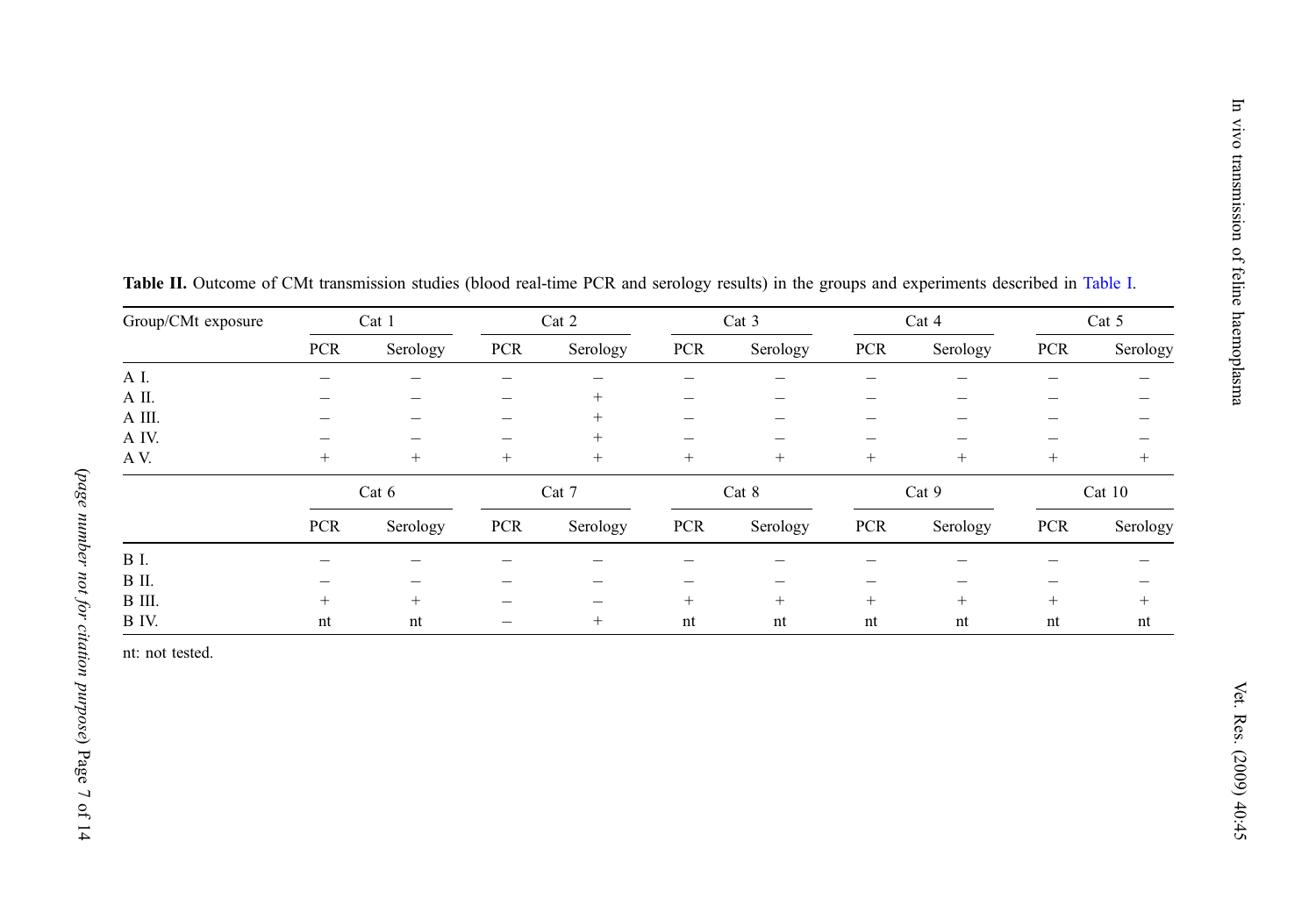inoculated subcutaneously with CMt-positive blood, and 14–45 days p.i. all cats in group A became PCR-positive and developed a peak blood CMt load of  $10^3 - 10^5$  copies/mL ([Tab. II,](#page-6-0) A V; [Figs. 2A–2E\)](#page-8-0).

In group B, 4 of the 5 recipient cats subcutaneously inoculated with CMt-positive blood ([Tab. I](#page-4-0), B III) became PCR-positive after an average of 22 days (range: 19–33 days), with a peak blood load ranging from  $10^3 - 10^5$  cop-ies/mL [\(Tab. II,](#page-6-0) Figs.  $2F-2K$ ). One cat (Cat 7) was administered antibiotic treatment for a saliva-associated abscess 22–30 days prior to blood inoculation and remained PCR-negative throughout the study. Cat 7 was one of the two cats with blood type B.

Clinical signs of infection (e.g. fever and weight-loss) were absent in the ten recipient cats. Anaemia was only observed in one case (Cat 1, group A) in which the PCV dropped from 37% to 28%, coinciding with peak CMt load of  $9 \times 10^5$  copies/mL ([Fig. 2A](#page-8-0)). Similarly, the peak bacteraemia in Cats 3 and 10 was accompanied by a slight decrease (by 7%) in the PCV (group A, Figs.  $2C$  and  $2K$ ).

#### 3.5. Comparison of experimental infections

A significant difference in maximum CMt blood load was observed between the amplificatory cats, the cats in group A, and the cats in group B ( $p_{\text{KW}} = 0.0436$ ). The intraperitoneally infected cats showed a significantly higher bacterial load when compared to the subcutaneously exposed cats (groups A V and B III;  $p_{\text{MWU}} = 0.0091$ ). A significant difference was also found in the length of time between CMt exposure and the first positive PCR result between the three groups ( $p_{\text{KW}} = 0.0229$ ), and cats infected intraperitoneally became PCRpositive earlier after CMt exposure than cats infected subcutaneously  $(p_{\text{MWU}} = 0.0091)$ . Additionally, cats infected intraperitoneally displayed a lower minimum PCV value than cats exposed subcutaneously  $(p_{\text{MWU}} = 0.0182)$ .

#### 3.6. Correlation of anaemia with CMt load

When all CMt PCR-positive cats  $(n = 12)$ were included in the analyses, the minimum PCV value was significantly negatively correlated with the maximum CMt blood load  $(r = -0.84; p_S = 0.0006; \text{ Fig. 3A})$  $(r = -0.84; p_S = 0.0006; \text{ Fig. 3A})$  $(r = -0.84; p_S = 0.0006; \text{ Fig. 3A})$ . Moreover, the minimum PCV was significantly positively correlated with the length of time between CMt inoculation and the first positive PCR blood result ( $r = 0.80$ ;  $p_s = 0.0017$ ; [Fig. 3B](#page-9-0)), and the peak CMt blood load was significantly negatively correlated with the length of time between CMt inoculation and the first positive PCR result ( $r = -0.86$ ;  $p_S = 0.0003$ ; [Fig. 3C](#page-9-0)).

#### 3.7. Antibiotic treatment

After doxycycline treatment, all three cats (X, Y, and Z) became persistently blood PCRnegative through the end of the study (17–24 weeks p.i.). The nine PCR-positive recipient cats were not administered any antibiotics, but they all became PCR-negative within 10–21 weeks p.i. and remained negative until the end of the observation period (7–10 weeks later).

#### 3.8. Serology

The Mhf HspA1 fragment was recognised by sera from cats infected with Mhf, CMhm, or CMt, while sera from five haemoplasma-free SPF cats did not react against this antigen ([Fig. 4A\)](#page-9-0). All cats used in the CMt transmission study were seronegative prior to CMt exposure ([Fig. 4B\)](#page-9-0). After CMt challenge, all 13 cats became seropositive based on the western blot analysis ([Fig. 4C\)](#page-9-0). Weekly serum samples demonstrated seroconversion in the majority of these cats between 3 and 4 weeks p.i. [\(Figs. 1](#page-3-0) and [2\)](#page-8-0). Cats infected intraperitoneally with CMt demonstrated seroconversion between 3 and 6 weeks p.i. [\(Fig. 1\)](#page-3-0) and remained seropositive until 13 to 15 weeks p.i. Thereafter, the bands observed in the western blot decreased in intensity and/or vanished over time. In group A, 4 out of the 5 cats seroconverted 3 to 4 weeks after exposure A V [\(Fig. 2A](#page-8-0) and [2C–2E](#page-8-0)), while one cat, Cat 2 [\(Fig. 2B](#page-8-0)), had already seroconverted 7 weeks after oronasal saliva inoculation (A II). Cat 2 was 1 of the 2 cats with blood type B. In group B, the four PCR-positive cats also seroconverted following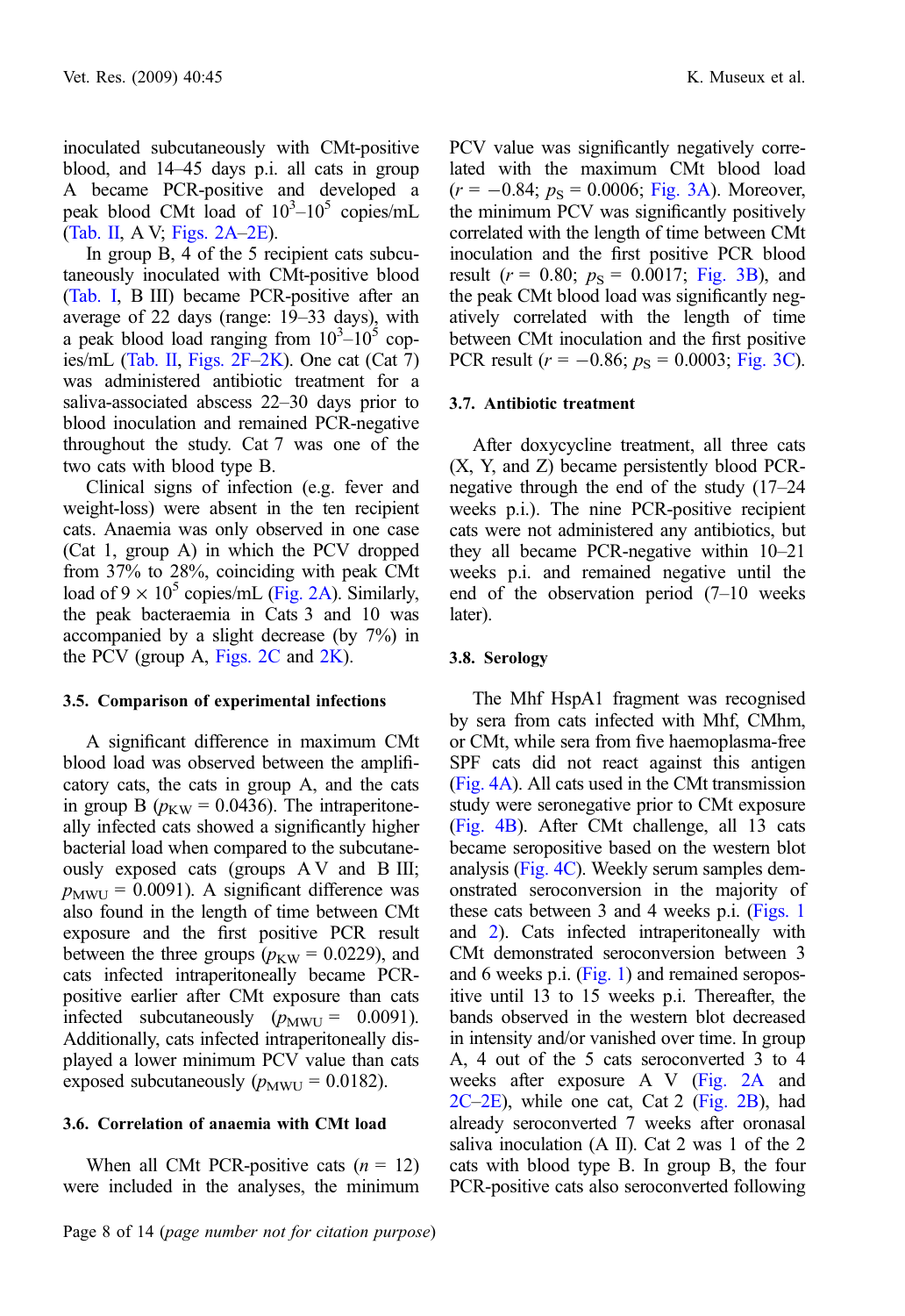<span id="page-8-0"></span>

Figure 2. Results of transmission studies in ten SPF recipient cats after subcutaneous CMt exposures A V (group A; cats 1–5; A–E) and B III (group B; cats 6–10; F–K). The kinetics of CMt blood load (left  $\nu$ -axis, black squares), PCV value (right y-axis, open squares), and serology as determined by western blot (WB; circles beneath the x-axis) throughout the course of CMt infection. The blood load is presented as the log copy number of DNA template per mL of blood. The PCV is provided as a percentage. Western blotpositive and -negative serum samples are indicated by black and open circles, respectively. Cat 7 (B) received a second subcutaneous inoculation of CMt ([Tab. I](#page-4-0), exposure B IV) at week 14 p.i. (day 103 p.i.), as indicated by the black arrow.

(page number not for citation purpose) Page 9 of 14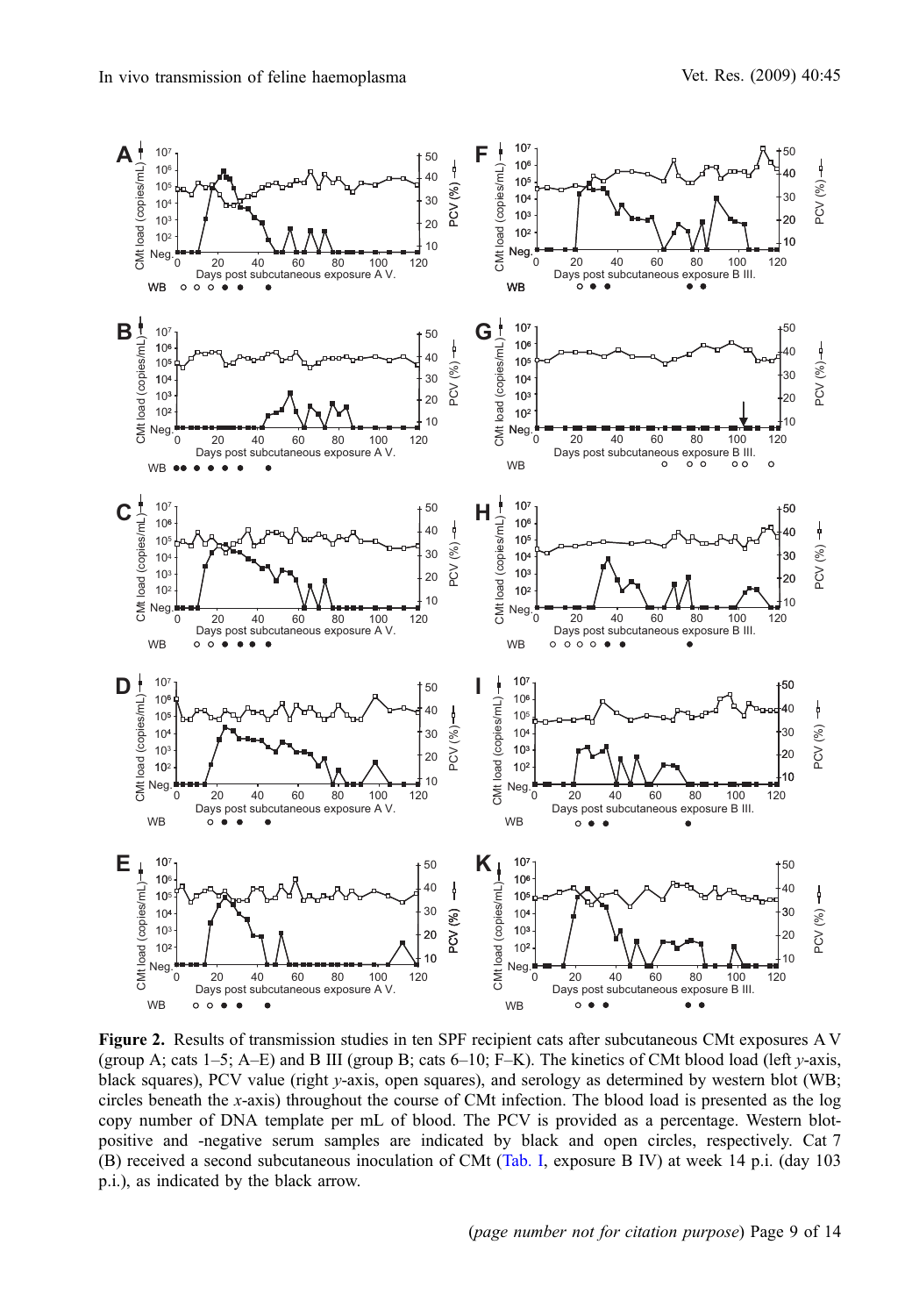<span id="page-9-0"></span>

Figure 3. Correlation of anaemia and CMt load. The minimum PCV value was negatively correlated with the peak CMt blood load (A) and significantly positively correlated with the length of time between CMt exposure and the first positive PCR result (B). The peak CMt load was significantly negatively correlated with the length of time between CMt exposure and the first positive PCR result (C). The correlations were determined using the Spearman rank correlation test  $(r$  and  $p$  values indicated in the Figure).



Figure 4. Western blot analyses of 16 experimentally haemoplasma infected cats and five SPF cats using a recombinant Mhf HspA1 as an antigen. (A) Western blot analysis of animals infected with different haemotropic Mycoplasmas (1: cat infected with Mhf; 2: cat infected with CMhm; 3: cat infected with CMt; 4–8: SPF cats). (B) Serum of groups A and B and the amplificatory cats collected prior to exposure. (C) Serum of groups A and B and the amplificatory cats collected post-exposure (5–11 weeks after inoculation with CMt-positive blood). M: Marker; 1–5: group A cats; 6–10: group B cats; 11–13: cats X, Y, and Z. Seroconversion occurred as early as three weeks p.i.; one cat seroconverted only at eight weeks after CMt inoculation. The arrow indicates the specific band (calculated size of 33.6 kDa).

CMt exposure [\(Tab. II](#page-6-0), B III) between 3 and 5 weeks p.i. [\(Figs. 2F,](#page-8-0) [2H](#page-8-0), [2I,](#page-8-0) and [2K](#page-8-0)). One cat, Cat 7 [\(Fig. 2G\)](#page-8-0), remained PCR-negative throughout the study and subsequently seroconverted 8 weeks after a second subcutaneous inoculation of  $1 \times 10^3$  CMt copies ([Tab. II](#page-6-0), B IV). All recipient cats remained seropositive until the end of the study.

#### 3.9. Blood smears

None of the infected cats, regardless of the CMt blood load, showed characteristic haemoplasma-like inclusions that could be clearly identified by light microscopy of stained blood smears.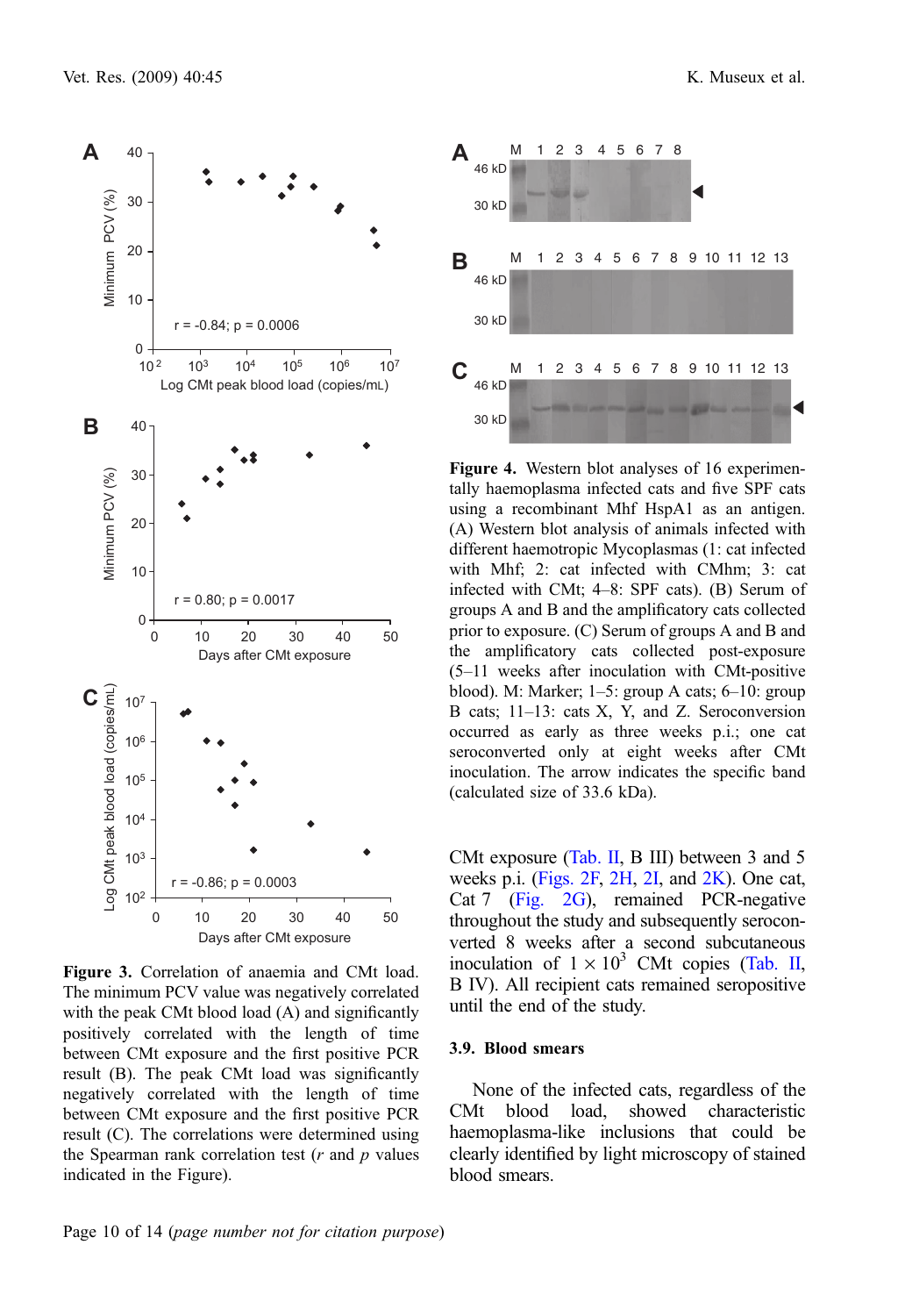# 4. DISCUSSION

This was the first experimental study to investigate the direct transmission of CMt (e.g. transmission via social or aggressive contact between cats) using sensitive and specific real-time PCR assays. None of the cats oronasally or orally exposed to saliva or blood from CMt-infected cats became blood PCR-positive. The same was true following the subcutaneous inoculation of saliva. In contrast, subcutaneous exposure to infectious blood resulted in infection.

In a previous study, the shedding of CMt DNA via saliva was demonstrated in two experimentally infected cats during the early, but not at the late, phase of infection [\[39\]](#page-13-0). In the present study, CMt DNA in saliva was found in all three monitored cats. Although the CMt used in the present study had been further passaged in vivo, no differences were observed in the course and kinetics of the infection or the shedding pattern when compared to the original study [\[36](#page-13-0), [39](#page-13-0)]. CMt infection led to anaemia in the prednisolone-treated cats. The cat that received the highest dose of prednisolone (Cat Z) showed the shortest incubation period, the highest blood load, and the lowest PCV value among the three amplificatory cats. An inverse association between the CMt load and the PCV value was found, as has been previously reported for two cats experimentally infected with CMt [\[36](#page-13-0)].

Due to the unavailability of culture assays, it could not be determined in vitro whether the CMt DNA in the saliva of infected cats represented viable organisms. According to our findings, however, CMt-positive saliva did not pose a major risk of infection to naïve cats. Nonetheless, one cat (Cat 2) seroconverted following the oral inoculation of CMt-positive saliva. Thus, in this cat, it appeared that at least CMt antigens must have been transmitted via saliva. Any resulting CMt replication must have been below the detection limit of the PCR assay or occurred in tissues other than the peripheral blood. It is unlikely that the CMt load in the saliva samples was too low to result in a positive PCR result given that the same copy number administered in blood was sufficient to infect

cats following subcutaneous inoculation, even without pre-existing prednisolone treatment.

CMt-positive blood was found to be infectious when administered intravenously [[36\]](#page-13-0), intraperitoneally, or subcutaneously (present study). In contrast, the oral inoculation of CMt-positive blood did not result in infection in the present study. In a very early study, the inoculation of 5 mL of blood from haemoplasma-infected cats (determined by microscopy; haemoplasma species not molecularly determined) resulted in infection in the recipient cats [\[4\]](#page-11-0). In our opinion, however, it seems highly unlikely that a cat would be exposed to such a large volume of infectious blood under natural conditions. Therefore, in the present study, we did not exceed  $500 \mu L$  of infectious blood collected at the peak bacteraemia and aimed at simulating a more natural process.

As a model for aggressive interactions, a subcutaneous inoculation was selected. All cats inoculated with as little as two drops  $(10 \mu L)$  of CMt-positive blood became infected. Small volumes of blood from a CMt-positive cat could be transmitted to a recipient cat via a bite. Moreover, this volume corresponds to the volume that has been reported to be consumed by C. felis per day during haematophagous activity [\[3\]](#page-11-0). Experimental studies of flea transmission have not yet been conclusive  $[42, 43]$  $[42, 43]$  $[42, 43]$  $[42, 43]$ , and the role of C. felis in the transmission of haemoplasmas remains unclear.

The differences observed between the amplificatory and recipient cats over the course of CMt infection (minimum PCV, peak CMt load, incubation period) may be attributable not only to the attempted immunosuppression but also to the different infection route, infection dose, and age of the cats. It cannot be determined whether each of these factors by itself had a significant influence on the infection, but, overall, the shorter the incubation period and the higher the CMt load, the lower the PCV value.

Eight of nine cats that became PCR-positive after subcutaneous CMt exposure showed a similar infection course: they became PCRpositive within 2 to 5 weeks and seroconverted within 5 weeks p.i. and within 2 weeks following a positive blood-PCR result. A somewhat different course of infection was observed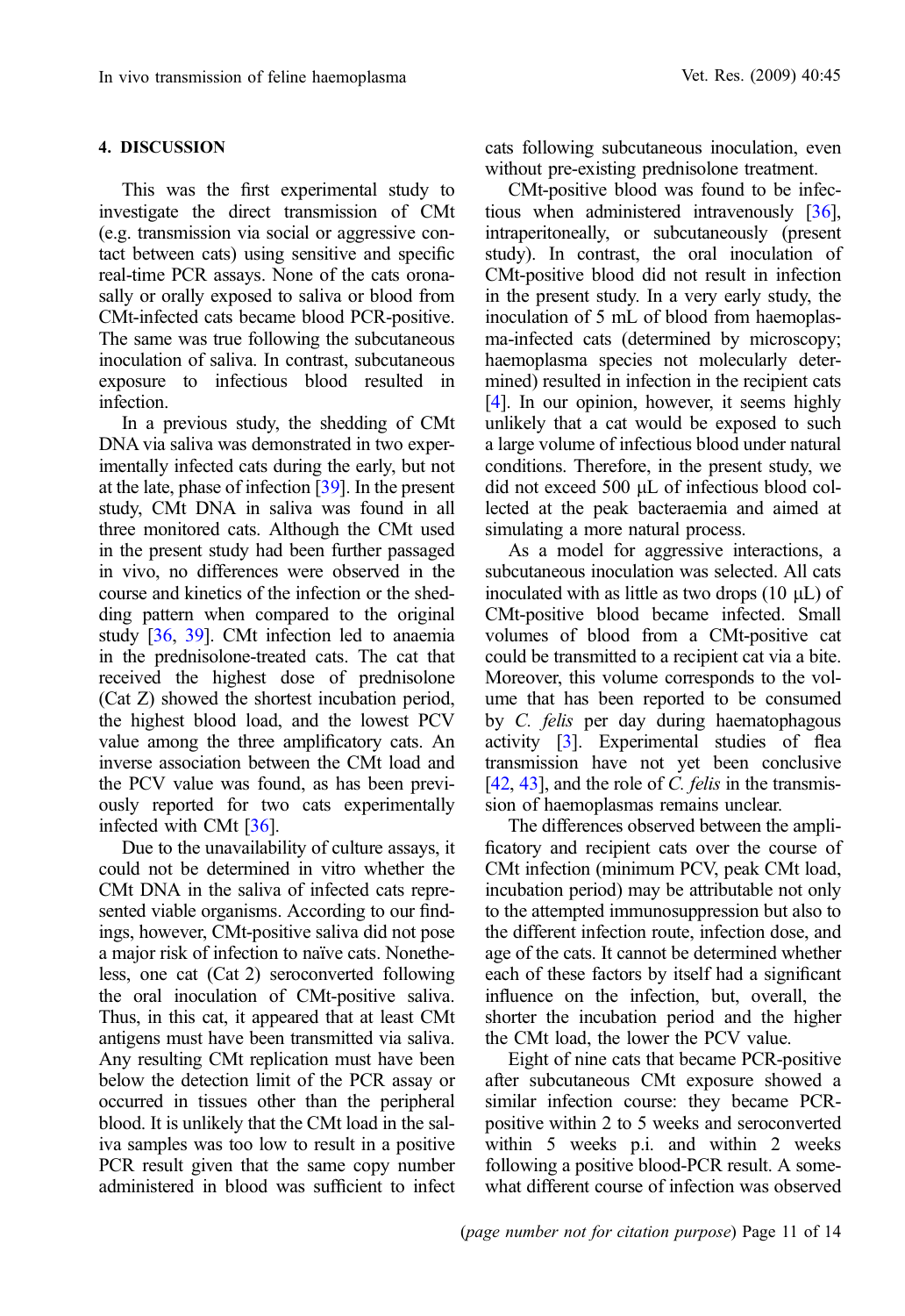<span id="page-11-0"></span>in two cats, and, remarkably, these were siblings and the only two cats in the present study with blood type B. One cat, Cat 2, was already seropositive at the time of subcutaneous exposure because it had seroconverted after oronasal exposure to CMt-positive saliva (see above). Cat 2 only became PCR-positive later in the course of infection, following subcutaneous exposure (day 45 p.i.), and developed a lower peak CMt blood load  $(1.4 \times 10^3$  copies/mL) compared to the other eight cats (median peak load:  $5.7 \times 10^4$  copies/mL). The second blood type B cat, Cat 7, remained blood PCRnegative, even after repeated CMt exposures. This cat subsequently seroconverted after the second CMt inoculation but was never blood PCR-positive. While the oronasal exposure to CMt antigens and the resulting immune response in Cat 2 might have led to partial protection and a reduced CMt load, the antibiotic treatment of Cat 7 three weeks before the first CMt blood inoculation may have influenced the course of infection. Alternatively, the blood type of the two cats, both blood type B, or other genetic factors may have played a role in their susceptibility to CMt. However, due to the small number of subjects in the present study, this cannot be determined. This course of CMt infection described herein, i.e., seroconversion in the absence of CMt in the peripheral blood, as detected by real-time PCR, has not been described previously.

The microscopy of blood smears to diagnose CMt infection is not recommended, which is consistent with earlier findings [\[32](#page-13-0), [37](#page-13-0)]. We assume that the inability to detect CMt via this method may be due to the low CMt blood load [[37](#page-13-0)], which was found to be significantly lower than the Mhf blood load  $[37]$  $[37]$  $[37]$ . Even the peak CMt blood load  $(10^6 \text{ copies/mL})$  corresponded to only one CMt copy per  $10^3$  to  $10^4$  erythrocytes, a number that is undetectable by routine light microscopy.

The serological assay described in this study, based on an HspA1 fragment of Mhf detected via western blot, demonstrated seroconversion in all 13 cats exposed to CMt. Using this assay, two seropositive but PCR-negative animals were identified. Among the cats administered antibiotics, the intensity of the western blot band decreased and/or vanished over time, while the ten untreated cats remained seropositive. The antibiotic treatment may have cleared CMt from the blood and tissues, whereas a sequestered CMt infection may have led to the continuous low-level stimulation of the humoural immune response in untreated cats. The serological assay described in this study may be an excellent tool to further investigate the pathogenesis of haemoplasma infections.

In conclusion, our results indicate that social contact, such as the sharing of food dishes or grooming, with CMt-positive cats is unlikely to pose a risk of infection to naïve cats. However, our hypothesis was partially confirmed as the direct transmission of CMt via aggressive interaction (e.g. cat bite) may occur if the recipient cat is exposed to a small volume of infectious blood.

Acknowledgements. We are grateful to A.K. Hungerbuehler, E. Gönczi, and T. Meili Prodan for excellent assistance and to Professor M. Suter for helpful discussions. This study was performed with logistical support from the Centre for Clinical Studies at the Vetsuisse Faculty, University of Zurich. R. Hofmann-Lehmann is the recipient of a professorship from the Swiss National Science Foundation (PP00B-102866 and PP00P3-119136).

# REFERENCES

[1] Alleman A.R., Pate M.G., Harvey J.W., Gaskin J.M., Barbet A.F., Western immunoblot analysis of the antigens of Haemobartonella felis with sera from experimentally infected cats, J. Clin. Microbiol. (1999) 37:1474–1479.

[2] Dean R.S., Helps C.R., Gruffydd Jones T.J., Tasker S., Use of real-time PCR to detect Mycoplasma haemofelis and 'Candidatus Mycoplasma haemominutum' in the saliva and salivary glands of haemoplasma-infected cats, J. Feline Med. Surg. (2008) 10:413–417.

[3] Dryden M.W., Gaafar S.M., Blood consumption by the cat flea, Ctenocephalides felis (Siphonaptera: Pulicidae), J. Med. Entomol. (1991) 28:394–400.

[4] Flint J.C., Roepke M.H., Jensen R., Feline infections anemia. II. Experimental cases, Am. J. Vet. Res. (1959) 20:33–40.

[5] Foley J.E., Harrus S., Poland A., Chomel B., Pedersen N.C., Molecular, clinical, and pathologic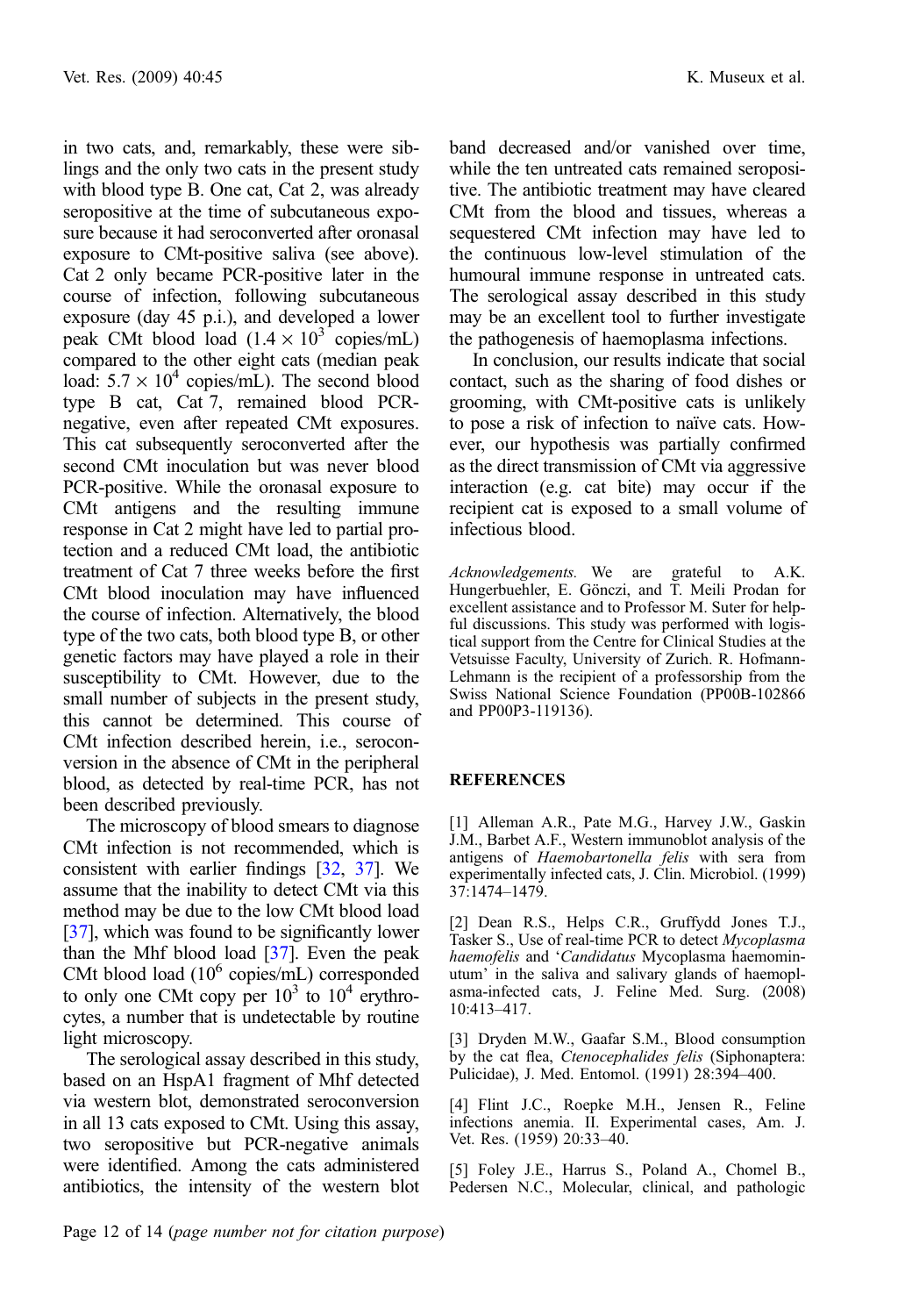<span id="page-12-0"></span>comparison of two distinct strains of Haemobartonella felis in domestic cats, Am. J. Vet. Res. (1998) 59:1581–1588.

[6] Foley J.E., Pedersen N.C., 'Candidatus Mycoplasma haemominutum', a low-virulence epierythrocytic parasite of cats, Int. J. Syst. Evol. Microbiol.  $(2001)$  51:815–817.

[7] Fujihara M., Watanabe M., Yamada T., Harasawa R., Occurrence of 'Candidatus Mycoplasma turicensis' infection in domestic cats in Japan, J. Vet. Med. Sci. (2007) 69:1061–1063.

[8] Gary A.T., Richmond H.L., Tasker S., Hackett T.B., Lappin M.R., Survival of Mycoplasma haemofelis and 'Candidatus Mycoplasma haemominutum' in blood of cats used for transfusions, J. Feline Med. Surg. (2006) 8:321–326.

[9] George J.W., Rideout B.A., Griffey S.M., Pedersen N.C., Effect of preexisting FeLV infection or FeLV and feline immunodeficiency virus coinfection on pathogenicity of the small variant of Haemobartonella felis in cats, Am. J. Vet. Res. (2002) 63:1172–1178.

[10] Gomes-Keller M.A., Gonczi E., Tandon R., Riondato F., Hofmann-Lehmann R., Meli M.L., Lutz H., Detection of feline leukemia virus RNA in saliva from naturally infected cats and correlation of PCR results with those of current diagnostic methods, J. Clin. Microbiol. (2006) 44:916–922.

[11] Grindem C.B., Corbett W.T., Tomkins M.T., Risk factors for Haemobartonella felis infection in cats, J. Am. Vet. Med. Assoc. (1990) 196:96–99.

[12] Gut M., Leutenegger C.M., Huder J.B., Pedersen N.C., Lutz H., One-tube fluorogenic reverse transcription-polymerase chain reaction for the quantitation of feline coronaviruses, J. Virol.  $(1999)$  77:37-46.

[13] Helps C., Lait P., Tasker S., Harbour D., Melting curve analysis of feline calicivirus isolates detected by real-time reverse transcription PCR, J. Virol. Methods (2002) 106:241–244.

[14] Helps C., Reeves N., Egan K., Howard P., Harbour D., Detection of Chlamydophila felis and feline herpesvirus by multiplex real-time PCR analysis, J. Clin. Microbiol. (2003) 41:2734–2736.

[15] Hoelzle K., Grimm J., Ritzmann M., Heinritzi K., Torgerson P., Hamburger A., et al., Use of recombinant antigens to detect antibodies against Mycoplasma suis, with correlation of serological results to hematological findings, Clin. Vaccine Immunol. (2007) 14:1616–1622.

[16] Hoelzle L.E., Hoelzle K., Ritzmann M., Heinritzi K., Wittenbrink M.M., Mycoplasma suis antigens recognized during humoral immune response in experimentally infected pigs, Clin. Vaccine Immunol.  $(2006)$  13:116–122.

[17] Hoelzle L.E., Hoelzle K., Harder A., Ritzmann M., Aupperle H., Schoon H.A., et al., First identification and functional characterization of an immuno-<br>genic protein in unculturable haemotrophic protein in unculturable haemotrophic Mycoplasmas (Mycoplasma suis HspA1), FEMS Immunol. Med. Microbiol. (2007) 49:215–223.

[18] Lappin M.R., Griffin B., Brunt J., Riley A., Burney D., Hawley J., et al., Prevalence of Bartonella species, haemoplasma species, Ehrlichia species, Anaplasma phagocytophilum, and Neorickettsia risticii DNA in the blood of cats and their fleas in the United States, J. Feline Med. Surg. (2006) 8:85–90.

[19] Leutenegger C.M., Klein D., Hofmann-Lehmann R., Mislin C., Hummel U., Boni J., et al., Rapid feline immunodeficiency virus provirus quantitation by polymerase chain reaction using the TaqMan fluorogenic real-time detection system, J. Virol. (1999)  $78:105 - 116$ .

[20] Lobetti R.G., Tasker S., Diagnosis of feline haemoplasma infection using a real-time PCR assay, J. S. Afr. Vet. Assoc. (2004) 75:94–99.

[21] Luria B.J., Levy J.K., Lappin M.R., Breitschwerdt E.B., Legendre A.M., Hernandez J.A., et al., Prevalence of infectious diseases in feral cats in Northern Florida, J. Feline Med. Surg. (2004) 6:287– 296.

[22] Meli M., Kipar A., Muller C., Jenal K., Gonczi E., Borel N., et al., High viral loads despite absence of clinical and pathological findings in cats experimentally infected with feline coronavirus (FCoV) type I and in naturally FCoV-infected cats, J. Feline Med. Surg. (2004) 6:69–81.

[23] Messick J.B., Berent L.M., Cooper S.K., Development and evaluation of a PCR-based assay for detection of Haemobartonella felis in cats and differentiation of H. felis from related bacteria by restriction fragment length polymorphism analysis, J. Clin. Microbiol. (1998) 36:462–466.

[24] Molia S., Chomel B.B., Kasten R.W., Leutenegger C.M., Steele B.R., Marker L., et al., Prevalence of Bartonella infection in wild African lions (Panthera leo) and cheetahs (Acinonyx jubatus), Vet. Microbiol. (2004) 100:31–41.

[25] Neimark H., Johansson K.E., Rikihisa Y., Tully J.G., Proposal to transfer some members of the genera Haemobartonella and Eperythrozoon to the genus Mycoplasma with descriptions of 'Candidatus Mycoplasma haemofelis', 'Candidatus Mycoplasma haemomuris', 'Candidatus Mycoplasma haemosuis' and 'Candidatus Mycoplasma wenyonii', Int. J. Syst. Evol. Microbiol. (2001) 51:891–899.